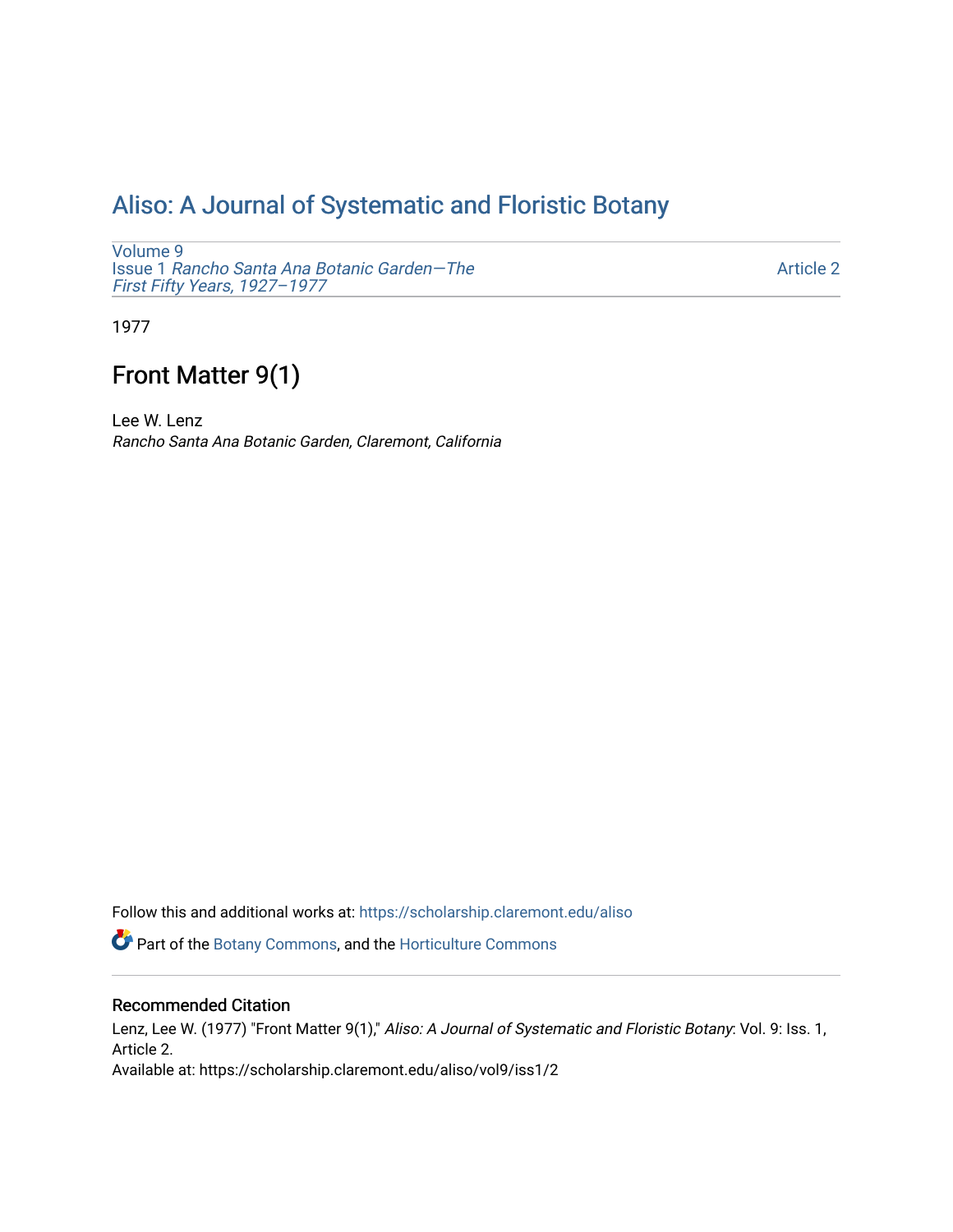## **ALISO**

#### EDITORIAL BOARD

Richard K. Benjamin, *Editor* 

Sherwin Carlquist **Ronnie Scogin** 

Robert F. Thome

Lee W. Lenz, *Managing Editor* 

*Aliso* is published annually by the Rancho Santa Ana Botanic Garden, 1500 North College Avenue, Claremont, California 91711. Subscription price is \$5.00 per number. Except for volume one, each volume consists of 3-4 numbers totaling about 600 pages. Complete sets are available: Volume 1, \$3.50; Volumes 2-3, \$5.00 ea.; Volumes 4-5, \$6.00 ea.; Volume 6, \$8.00; Volume 7, \$10.00; Volume 8, \$20.00. Inquiries concerning exchanges and subscriptions should be addressed to the managing editor.

## **CONTENTS**

Rancho Santa Ana Botanic Garden-The First Fifty Years, 1927-1977 Lee W. Lenz 1

The name of the journal, *Aliso,* is the word used by the early Californians for the sycamore *(Platanus racemosa),* a tree associated with the Rancho Santa Ana Botanic Garden. In other areas *Aliso* refers to Alder *(Alnus* sp.).

Annual Report of the Rancho Santa Ana Botanic Garden available upon request.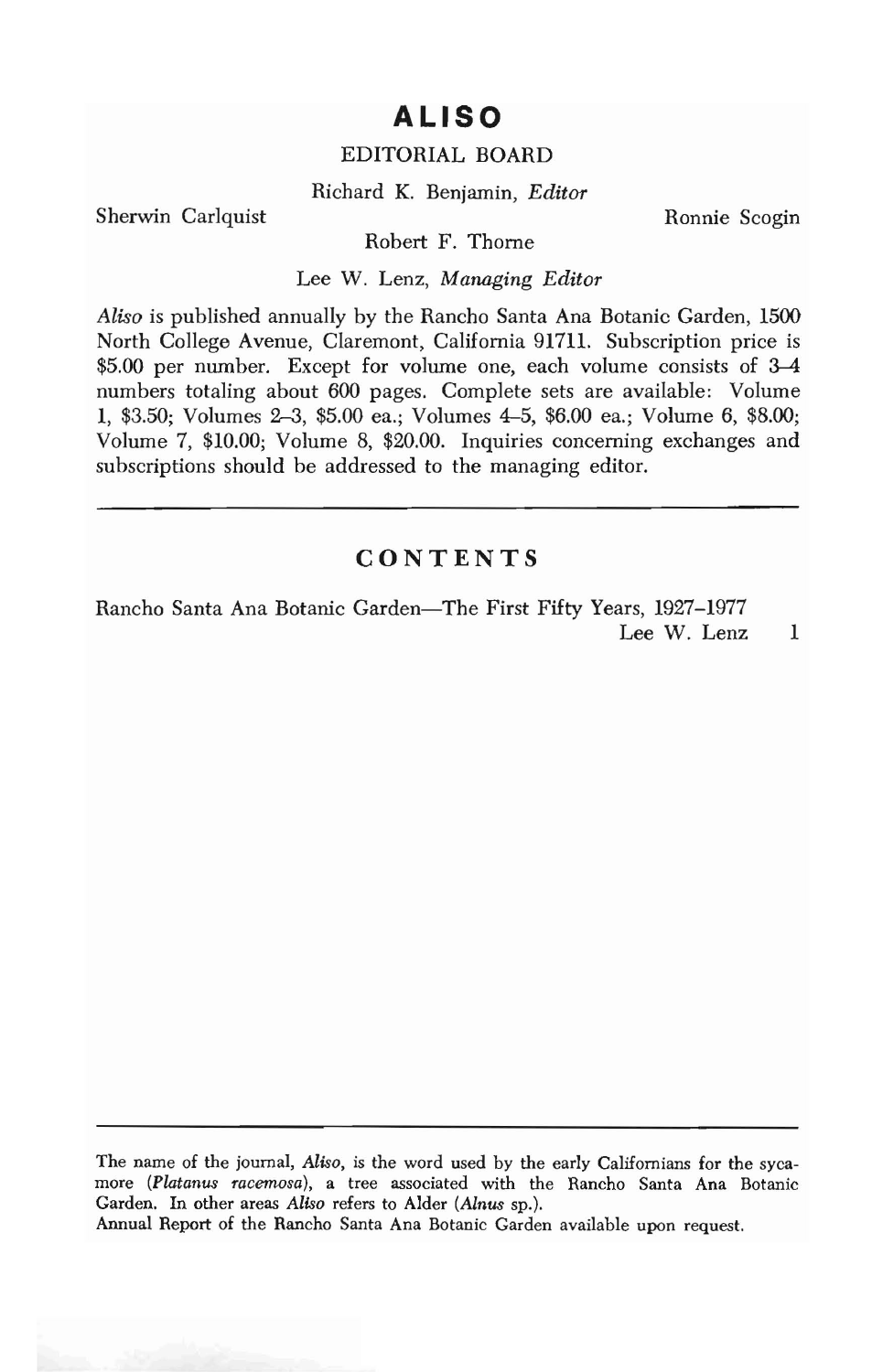ALISO 9(1), pp. 1-156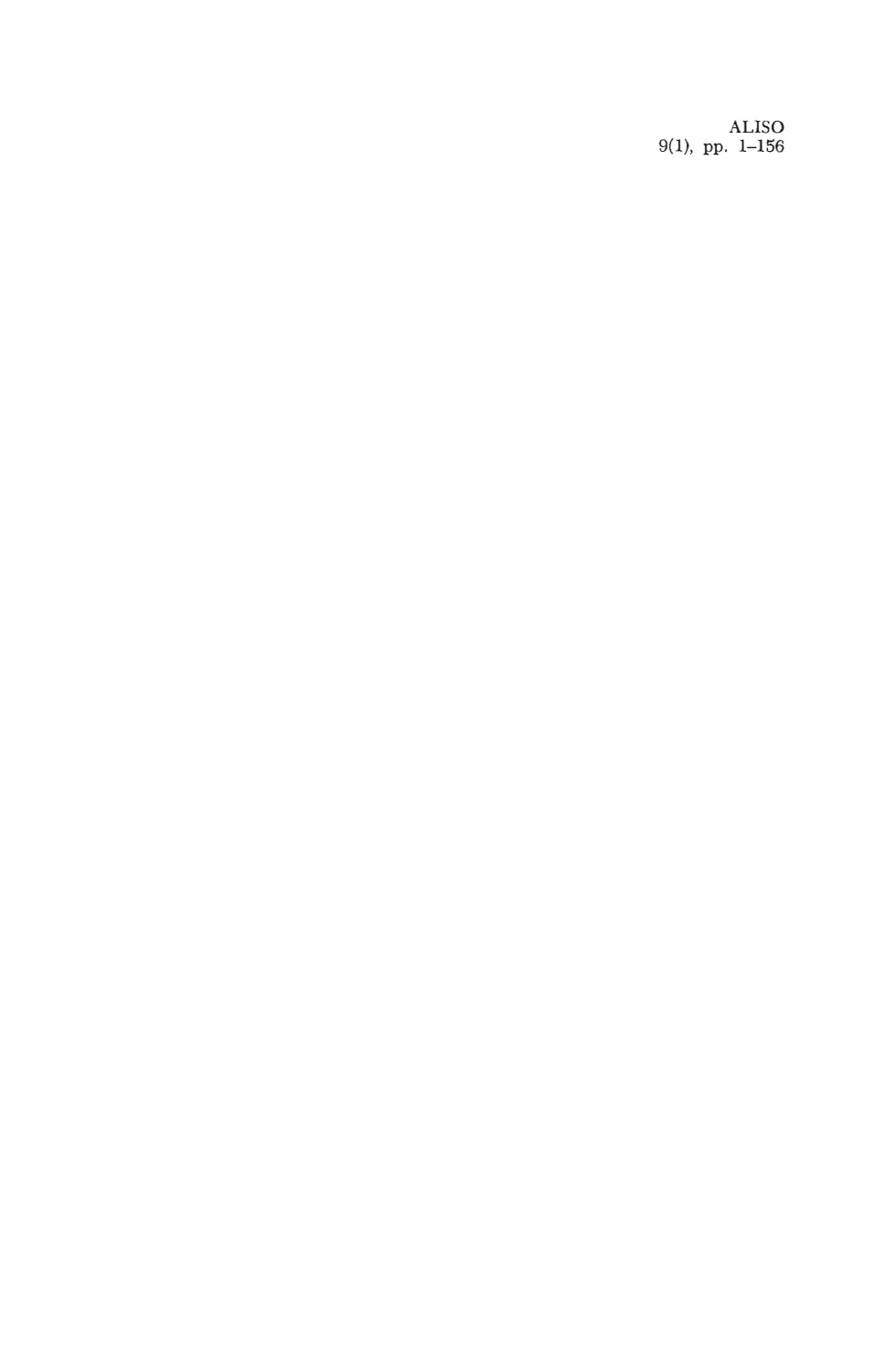

Susannes Bigh Bryant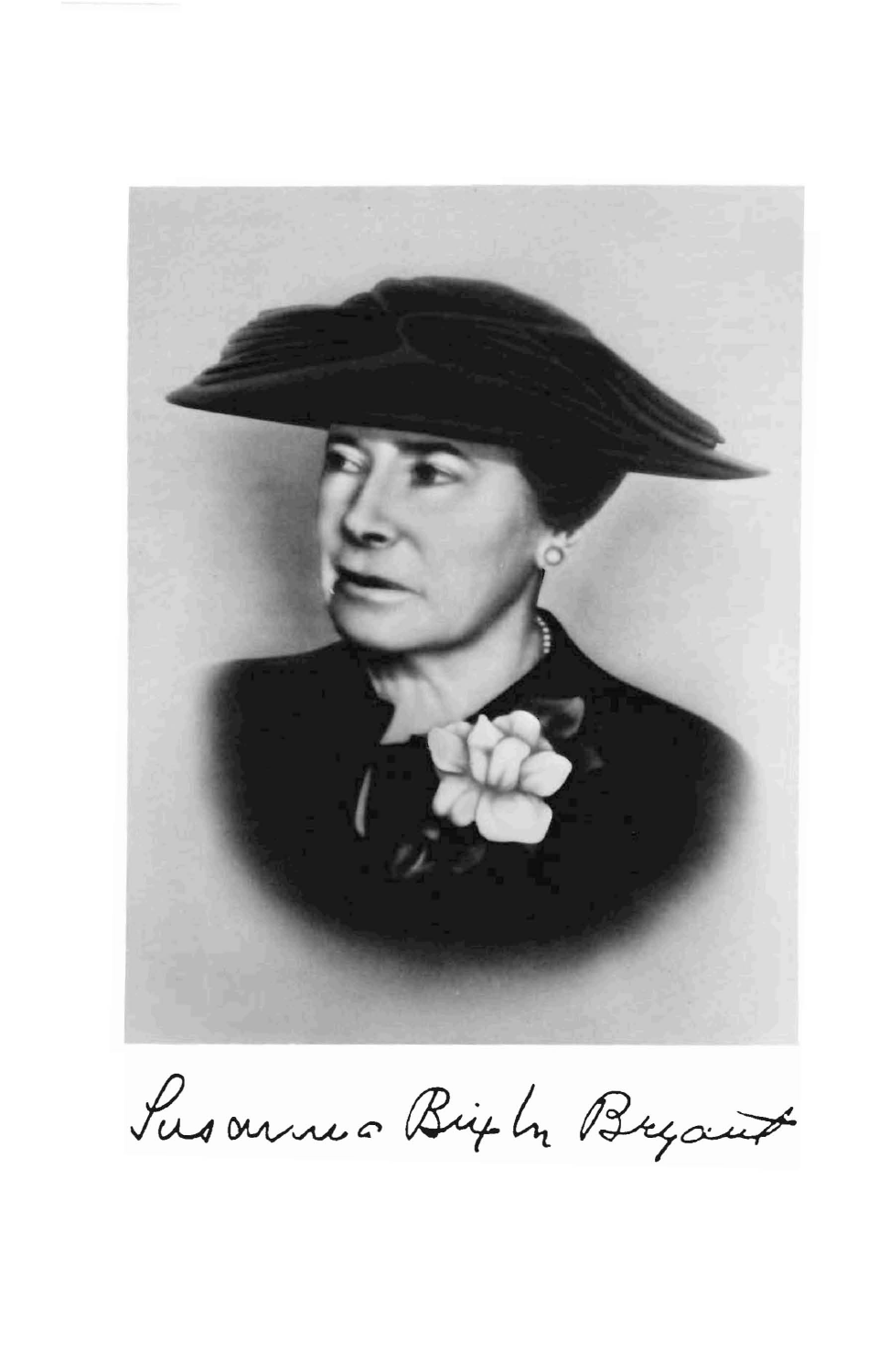## **RANCHO SANTA ANA BOTANIC GARDEN THE FIRST FIFTY YEARS**

**1927-1977** 

**LEE W. LENZ** 

The Rancho Santa Ana Botanic Garden Claremont, California

1977